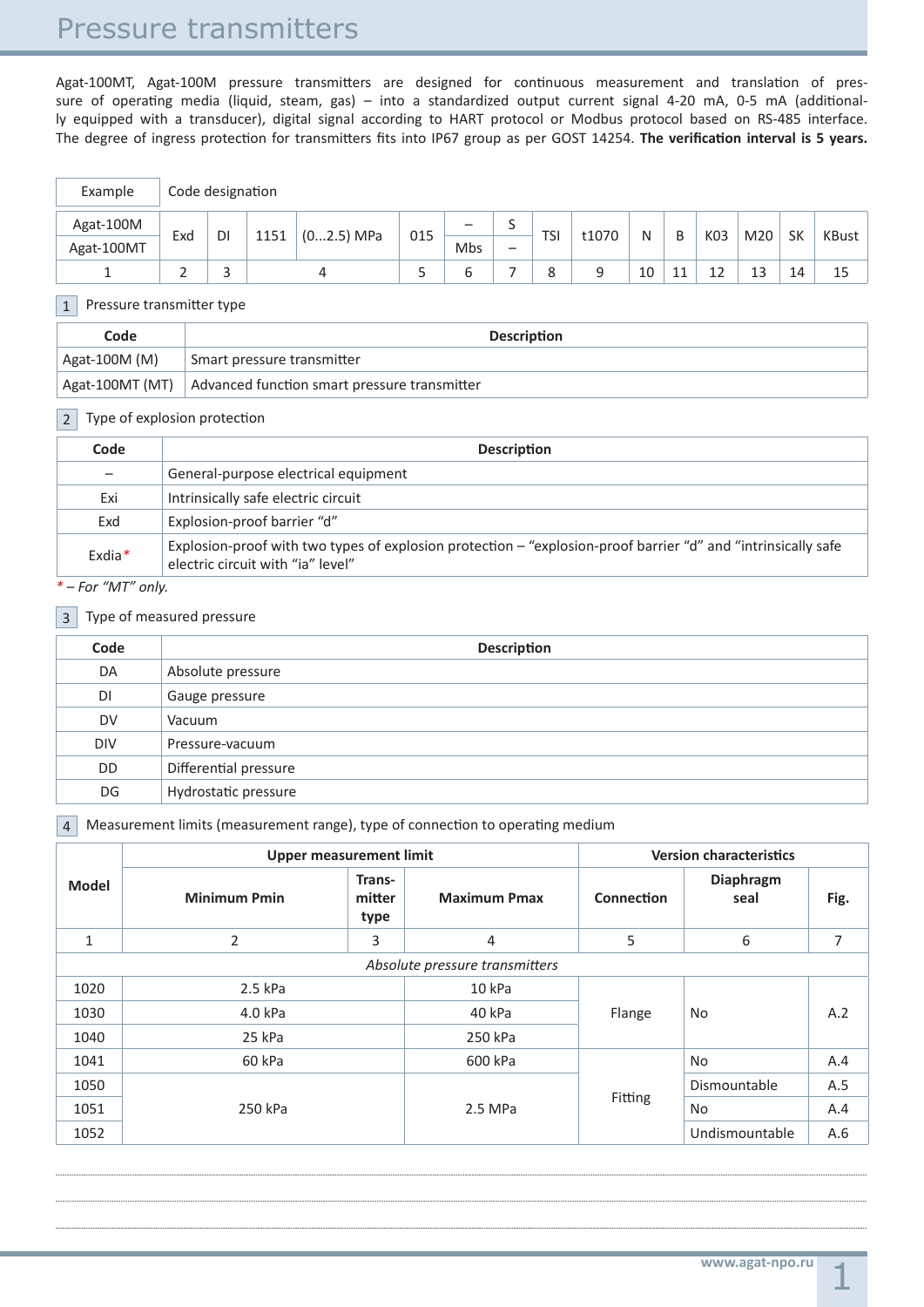| $\overline{4}$ | Table "Measurement limits (measurement range), type of connection to operating medium", continued |           |                                                  |         |                |                |
|----------------|---------------------------------------------------------------------------------------------------|-----------|--------------------------------------------------|---------|----------------|----------------|
| $\mathbf{1}$   | $\overline{2}$                                                                                    | 3         | $\overline{4}$                                   | 5       | 6              | 7 <sup>1</sup> |
|                |                                                                                                   |           | Absolute pressure transmitters                   |         |                |                |
| 1060           |                                                                                                   |           |                                                  |         | Dismountable   | A.5            |
| 1061           | 1.6 MPa                                                                                           |           | 16 MPa                                           | Fitting | No             | A.4            |
| 1062           |                                                                                                   |           |                                                  |         | Undismountable | A.6            |
|                |                                                                                                   |           | Gauge pressure transmitters                      |         |                |                |
| 1110           | 0.16 kPa                                                                                          |           | 1.6 kPa                                          |         |                |                |
| 1120           | 0.6 kPa                                                                                           |           | 10 kPa                                           | Flange  | No             | A.1            |
| 1130           | 1.6 kPa                                                                                           |           | 40 kPa                                           |         |                |                |
| 1140           | 10 kPa                                                                                            |           | 250 kPa                                          |         |                |                |
| 1141           | 25 kPa                                                                                            |           | 600 kPa                                          |         | <b>No</b>      | A.4            |
| 1142           |                                                                                                   |           |                                                  |         | Undismountable | A.6            |
| 1150           |                                                                                                   |           |                                                  |         | Dismountable   | A.5            |
| 1151           | $0.1$ MPa                                                                                         |           | 2.5 MPa                                          |         | No             | A.4            |
| 1152           |                                                                                                   |           |                                                  |         | Undismountable | A.6            |
| 1160           |                                                                                                   |           |                                                  |         | Dismountable   | A.5            |
| 1161           | 0.6 MPa                                                                                           |           | 16 MPa                                           | Fitting | No             | A.4            |
| 1162           |                                                                                                   |           |                                                  |         | Undismountable | A.6            |
| 1167           | <b>MT</b><br>4 MPa<br>MT                                                                          |           |                                                  |         | No             | A.4            |
| 1168           |                                                                                                   |           | 60 MPa                                           |         | Dismountable   | A.5            |
| 1170           |                                                                                                   |           |                                                  |         | Dismountable   | A.5            |
| 1171           | 4 MPa                                                                                             |           | 100 MPa                                          |         | No             | A.4            |
|                |                                                                                                   |           | Vacuum pressure transmitters                     |         |                |                |
| 1210           | 0.16 kPa                                                                                          |           | 1.6 kPa                                          |         | No             |                |
|                | 1.0 kPa                                                                                           | MT        | 10 kPa                                           |         |                |                |
| 1220           | 0.6 kPa                                                                                           | M         |                                                  |         | No             |                |
|                | 4.0 kPa                                                                                           | MT        |                                                  | Flange  |                | A.1            |
| 1230           | 1.6 kPa                                                                                           | M         | 40 kPa                                           |         | No             |                |
| 1240           | 10 kPa                                                                                            |           | 100 kPa                                          |         | No             |                |
|                |                                                                                                   |           | Pressure - vacuum transmitters                   |         |                |                |
| 1310           | Vacuum Pv(-): 0.125 kPa<br>Gauge pressure 0.125 kPa                                               |           | Vacuum Pv(-): 0.8 kPa<br>Gauge pressure 0.8 kPa  |         |                |                |
| 1320           | Vacuum Pv(-): 0.5 kPa<br>Gauge pressure: 0.5 kPa                                                  |           | Vacuum Pv(-): 5 kPa<br>Gauge pressure: 5 kPa     |         |                | A.2            |
| 1330           | Vacuum Pv(-): 2 kPa<br>Gauge pressure: 2 kPa                                                      |           | Vacuum Pv(-): 20 kPa<br>Gauge pressure: 20 kPa   | Flange  | No             |                |
| 1340           | Vacuum Pv(-): 12.5 kPa<br>Gauge pressure: 12.5 kPa                                                |           | Vacuum Pv(-): 100 kPa<br>Gauge pressure: 150 kPa |         |                | A.4            |
| 1341           | Vacuum Pv(-): 31.5 kPa                                                                            | M<br>MT   | Vacuum Pv(-): 100 kPa                            |         | No             | A.4            |
| 1342           | Gauge pressure: 31.5 kPa                                                                          | <b>MT</b> | Gauge pressure: 530 kPa                          |         | Undismountable | A.6            |
| 1350           |                                                                                                   |           |                                                  | Fitting | Dismountable   | A.5            |
| 1351           | Vacuum Pv(-): 50 kPa                                                                              |           | Vacuum Pv(-) 100 kPa                             |         | No             | A.4            |
| 1352           | Gauge pressure: 50 kPa                                                                            |           | Gauge pressure: 2.4 MPa                          |         | Undismountable | A.6            |

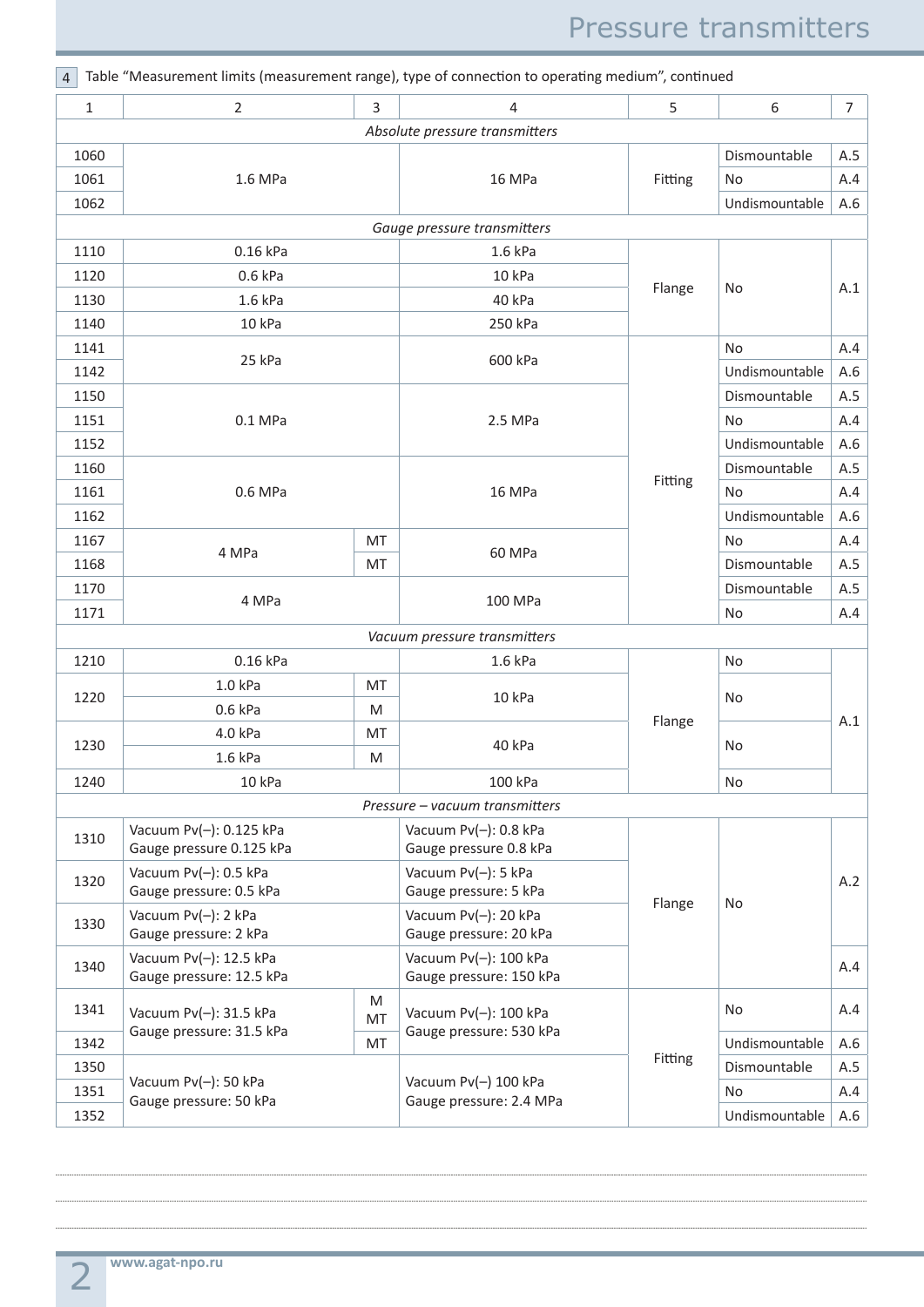| 4            | Table "Measurement limits (measurement range), type of connection to operating medium", continued |           |                                    |        |           |                |  |
|--------------|---------------------------------------------------------------------------------------------------|-----------|------------------------------------|--------|-----------|----------------|--|
| $\mathbf{1}$ | 3<br>2                                                                                            |           | 4                                  | 5      | 6         | $\overline{7}$ |  |
|              |                                                                                                   |           | Differential pressure transmitters |        |           |                |  |
| 1410         | 0.16 kPa                                                                                          |           |                                    |        | No        |                |  |
| 1420         | 0.63 kPa                                                                                          |           | 10 kPa                             |        | <b>No</b> |                |  |
| 1430         |                                                                                                   |           | 40 kPa                             |        | No        |                |  |
| 1434         | $1.6$ kPa                                                                                         |           |                                    |        | No        |                |  |
| 1440         |                                                                                                   |           |                                    | Flange | No        | A.1            |  |
| 1444         | 10 kPa                                                                                            |           | 250 kPa                            |        | No        |                |  |
|              | $0.1$ MPa<br>M                                                                                    |           |                                    |        |           |                |  |
| 1450         | 0.16 MPa                                                                                          | <b>MT</b> | 1.6 MPa                            |        | No        |                |  |
| 1460         | 0.63 MPa                                                                                          |           | 16 MPa                             |        | No        |                |  |
|              |                                                                                                   |           | Hydrostatic pressure transmitters  |        |           |                |  |
| 1530         | 1.6 kPa                                                                                           |           | 40 kPa                             |        | Open      |                |  |
| 1540         | 10 kPa                                                                                            |           | 250 kPa                            | Flange | diaphragm | A.3            |  |

### 5 Basic full-scale error limits

|      | Trans-         |        | Permissible basic full-scale error limits $\gamma$ , % of<br>upper range value |                                                                                                                                                                       | Applicability for models depending<br>on upper range value Pmax |                           |                          |                           |
|------|----------------|--------|--------------------------------------------------------------------------------|-----------------------------------------------------------------------------------------------------------------------------------------------------------------------|-----------------------------------------------------------------|---------------------------|--------------------------|---------------------------|
| Code | mitter<br>type |        |                                                                                | $\frac{P_{\max}}{2} \leq P_u \leq P_{\max} \left  \frac{P_{\max}}{10} \leq P_u \leq \frac{P_{\max}}{2} \right  \frac{P_{\max}}{25} \leq P_u \leq \frac{P_{\max}}{10}$ | $P_{\text{max}} \geq 600$                                       | $P_{\text{max}} \geq 250$ | $P_{\text{max}} \geq 10$ | $P_{\text{max}} \geq 1,6$ |
|      |                |        |                                                                                |                                                                                                                                                                       | kPa                                                             | kPa                       | kPa                      | kPa                       |
| 005  |                | ±0.05  | ±0.1                                                                           | ±0.5                                                                                                                                                                  | $+$                                                             |                           |                          |                           |
| 006  |                | ±0.065 | ±0.1                                                                           | ±0.5                                                                                                                                                                  | $\ddot{}$                                                       |                           |                          |                           |
| 007  | MT             | ±0.075 | ±0.1                                                                           | ±0.5                                                                                                                                                                  | $\ddot{}$                                                       | $\ddot{}$                 | $\ddot{}$                |                           |
| 010  |                | ±0.1   | ±0.1                                                                           | ±0.5                                                                                                                                                                  | $\ddot{}$                                                       | $\ddot{}$                 | $\ddot{}$                |                           |
| 015  | M<br>MT        | ±0.15  | ±0.15                                                                          | ±0.5                                                                                                                                                                  | $+$                                                             | $+$                       | $\ddot{}$                |                           |
| 020  | <b>MT</b>      | ±0.2   | ±0.2                                                                           | ±0.5                                                                                                                                                                  | $+$                                                             | $\ddot{}$                 | $\ddot{}$                | $+$ *                     |
| 025  | M              | ±0.25  | ±0.25                                                                          | ±0.5                                                                                                                                                                  | $+$                                                             | $+$                       | $\ddot{}$                | $+$ *                     |
| 050  | MT             | ±0.5   | ±0.5                                                                           | ±1                                                                                                                                                                    | $\ddot{}$                                                       | $+$                       | $\ddot{}$                | $\ddot{}$                 |
| 100  | <b>MT</b>      |        | ±1                                                                             |                                                                                                                                                                       | $\ddot{}$                                                       | $\ddot{}$                 | $\ddot{}$                | $\ddot{}$                 |

### *\* – except for DA-1020.*

### 6 Output signal

| Code    | <b>Transmitter</b><br>type | <b>Description</b>                                                                           |  |  |
|---------|----------------------------|----------------------------------------------------------------------------------------------|--|--|
| Hart42  | MT                         | Analog current signal 4-20 mA superimposed with HART-protocol                                |  |  |
| Hart42v |                            | Analog current signal 4-20 mA superimposed with HART-protocol, with root extraction function |  |  |
| Hart24  |                            | Analog current signal 20-4 mA superimposed with HART-protocol                                |  |  |
| Mbs     |                            | RS-485 interface Modbus protocol digital output signal                                       |  |  |
|         | M                          | Analog current signal 4-20 mA superimposed with HART-protocol (see code "S" for the rest)    |  |  |

### 7 Custom transmitter settings

| Code | <b>Transmitter</b> | <b>Description</b>                                                  |
|------|--------------------|---------------------------------------------------------------------|
|      | M                  | Custom transmitter settings (setting options sheet to be filled in) |

3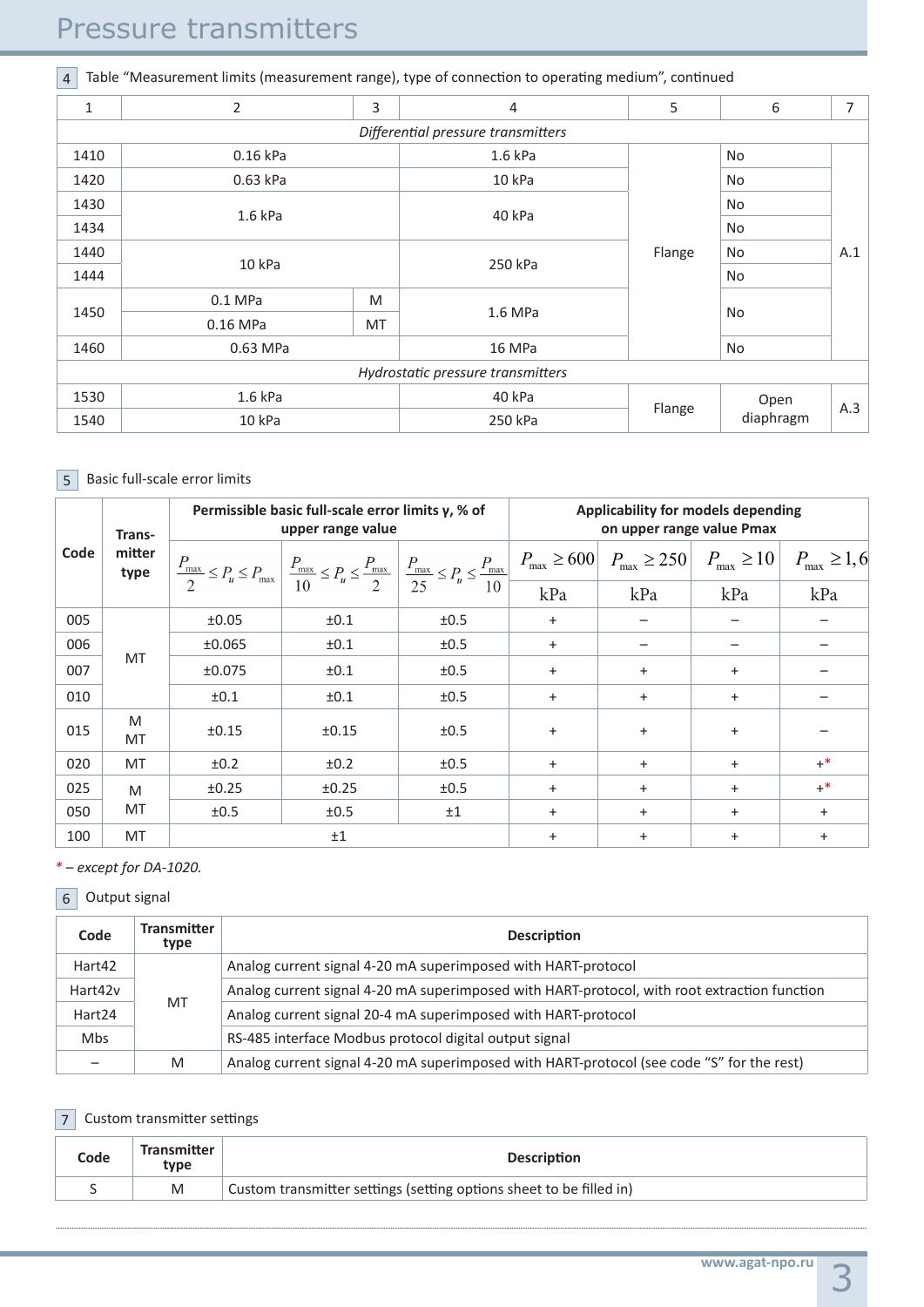### 8 | Indication

| Code                     | <b>Description</b>            |
|--------------------------|-------------------------------|
| $\overline{\phantom{m}}$ | Without digital LED indicator |
| <b>TSI</b>               | Digital LED indicator         |

#### Operational temperature range 9

| Code   | <b>Transmitter</b><br>type | <b>Description</b>          |  |  |
|--------|----------------------------|-----------------------------|--|--|
|        | M                          | from minus 40 to plus 80 °C |  |  |
| $NT*$  |                            | from minus 56 to plus 80 °C |  |  |
| t1070  | M<br>MT                    | from minus 10 to plus 70 °C |  |  |
| t4380  |                            | from minus 43 to plus 80 °C |  |  |
| t4580* | <b>MT</b>                  | from minus 45 to plus 80 °C |  |  |
| t6080* |                            | from minus 60 to plus 80 °C |  |  |

*\* – Except for DD-1450.*

### 10 Additional running-in time

| `ode | <b>Description</b>         |
|------|----------------------------|
| ΙN   | Additional running-in time |

#### 11 Identification tag

| code: | <b>Description</b>      |
|-------|-------------------------|
|       | Identifica<br>tag<br>ັບ |

### 12 Cable entries and electrical connectors

| Code                                                                                                                                                                                                                                 | <b>Thread</b>                                                                                                                                                           | Ø            | Armour Ø      | <b>Material</b>     | <b>Metal hose</b> | <b>Type</b><br>of explosion<br>protection |
|--------------------------------------------------------------------------------------------------------------------------------------------------------------------------------------------------------------------------------------|-------------------------------------------------------------------------------------------------------------------------------------------------------------------------|--------------|---------------|---------------------|-------------------|-------------------------------------------|
| Cable entries                                                                                                                                                                                                                        |                                                                                                                                                                         |              |               |                     |                   |                                           |
| K01                                                                                                                                                                                                                                  | M20x1.5                                                                                                                                                                 | $6.5 - 13.6$ |               | Nickel-plated brass | No.               | No.                                       |
| K02                                                                                                                                                                                                                                  |                                                                                                                                                                         | $6.5 - 13.6$ | No.           | Stainless steel     |                   | ExdIIC                                    |
| K03                                                                                                                                                                                                                                  |                                                                                                                                                                         | $6.1 - 11.6$ |               |                     |                   |                                           |
| K05 <sup>1</sup>                                                                                                                                                                                                                     |                                                                                                                                                                         | $6.5 - 13.6$ | $12.5 - 20.9$ |                     |                   |                                           |
| K06 <sup>1</sup>                                                                                                                                                                                                                     |                                                                                                                                                                         | $6.1 - 11.6$ | $9.5 - 15.9$  | Nickel-plated brass |                   |                                           |
| K07                                                                                                                                                                                                                                  |                                                                                                                                                                         | $6.5 - 13.9$ | No.           |                     | R3-TsH-20         |                                           |
| K08                                                                                                                                                                                                                                  |                                                                                                                                                                         | $6.5 - 13.9$ | <b>No</b>     |                     | R3-TsH-15         |                                           |
| Note – degree of ingress protection for cable entries fits into IP67 group as per GOST 14254.<br>1) A cable entry is used to seal an armoured cable with different armour type (mesh braiding, wire armour, aluminium or steel tape) |                                                                                                                                                                         |              |               |                     |                   |                                           |
| Connectors                                                                                                                                                                                                                           |                                                                                                                                                                         |              |               |                     |                   |                                           |
| ShR14                                                                                                                                                                                                                                | Plug connector: plug 2RMT14B4Sh1V1BV GEO.364.140 TU (Socket 2RM14KPN4G1V1 GEO.364.126 TU)                                                                               |              |               |                     |                   |                                           |
| ShR <sub>22</sub>                                                                                                                                                                                                                    | Plug connector: plug 2RMT22B4Sh3V1 GEO.364.140 TU (Socket 2RM22KPN4G3V1 GEO.364.126 TU) or<br>plug 2RMT22B4Sh3V1V GEO.364.140 TU (Socket 2RM22KPN4G3V1V GEO.364.126 TU) |              |               |                     |                   |                                           |

Notes

1. Connectors ShR14, ShR22 and GSP are not used for Exd explosion-proof transmitters.

GSP Connector GSP as per DIN 43650 (plug – socket)

2. Degree of ingress protection for plug connectors fits into IP65 group as per GOST 14254

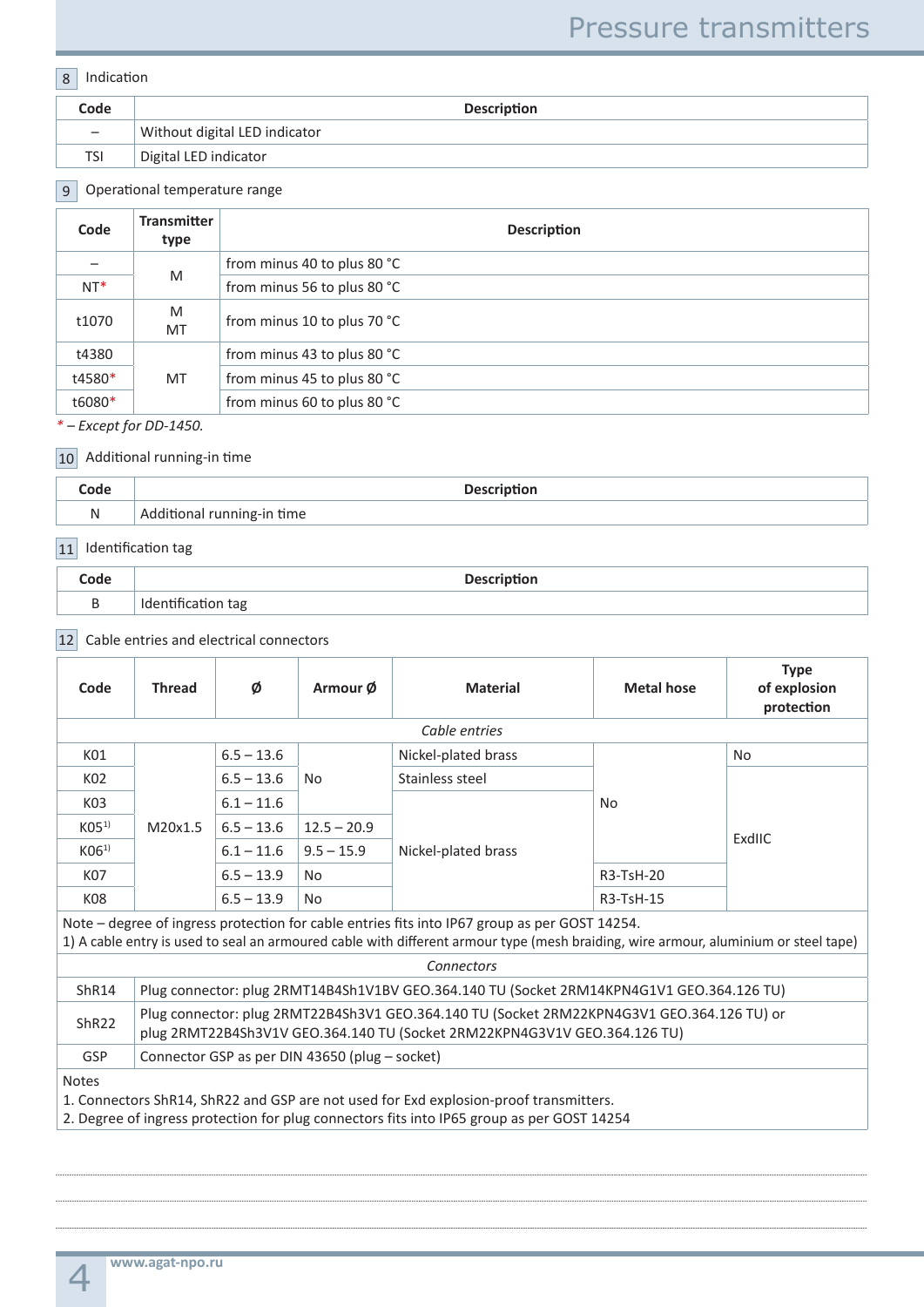### 13 Mounting parts

| Code                             | Mounting parts                                                                                     | Transmitter model                                                                                     |
|----------------------------------|----------------------------------------------------------------------------------------------------|-------------------------------------------------------------------------------------------------------|
| 1                                | 2                                                                                                  | 4                                                                                                     |
| M20                              | Mounting flange with male thread M20x1.5, nipple with union nut.<br>Material is stainless steel.   |                                                                                                       |
| <b>M20U</b>                      | Mounting flange with male thread M20x1.5, nipple with union nut.<br>Material is carbon steel.      |                                                                                                       |
| M20<br>(09G2S)                   | Mounting flange with male thread M20x1.5, nipple with union<br>nut. Material is 09G2S grade steel. |                                                                                                       |
| K1/2                             | Mounting flange with female thread $K^1/2$<br>Material is stainless steel.                         |                                                                                                       |
| K1/4                             | Mounting flange with female thread $K^1/\Lambda$ .<br>Material is stainless steel.                 | 1020, 1030, 1040,<br>1110, 1120, 1130,<br>1140, 1210, 1220,<br>1230, 1240, 1310,<br>1320, 1330, 1340, |
| $1/2$ NPT                        | Mounting flange with female thread $\frac{1}{2}$ , NPT.<br>Material is stainless steel.            |                                                                                                       |
| $1/4$ NPT                        | Mounting flange with female thread $\frac{1}{4}$ NPT.<br>Material is stainless steel.              | 1410, 1420, 1430,<br>1434, 1440, 1444,                                                                |
| $K1/2$ <sub>male</sub>           | Mounting flange with male thread $K^1/\Delta$ .<br>Material is stainless steel.                    | 1450, 1460                                                                                            |
| $\mathtt{K1/4}_{_{\text{male}}}$ | Mounting flange with male thread $K^1/_{\alpha}$ .<br>Material is stainless steel.                 |                                                                                                       |
| $1/2NPT$ <sub>male</sub>         | Mounting flange with male thread $\frac{1}{2}$ , NPT.<br>Material is stainless steel.              |                                                                                                       |
| $1/4\mathsf{NPT}_\mathsf{male}$  | Mounting flange with male thread $\frac{1}{4}$ NPT.<br>Material is stainless steel.                |                                                                                                       |
| M20                              | Nipple with union nut M20x1.5.<br>Material is stainless steel.                                     |                                                                                                       |
| <b>M20U</b>                      | Nipple with union nut M20x1.5<br>Material is carbon steel.                                         |                                                                                                       |
| M20<br>(09G2S)                   | Nipple with union nut M20x1.5<br>Material is 09G2S grade steel.                                    | 1041, 1051, 1061,                                                                                     |
| PR <sub>3</sub>                  | Adapter with thread $K^1/_{2\text{female}}$ – M20x1.5 <sub>male</sub>                              | 1141, 1151, 1161,                                                                                     |
| PR4                              | Adapter with thread $K^1/_{4$ female M20x1.5 <sub>male</sub>                                       | 1167, 1171, 1341,<br>1351, 1142, 1152,                                                                |
| PR7                              | Adapter with thread $\frac{1}{4}$ NPT <sub>male</sub> - M20x1.5 <sub>male</sub>                    | 1162, 1052, 1062,                                                                                     |
| PR8                              | Adapter with thread $\frac{1}{2}$ NPT <sub>male</sub> – M20x1.5 <sub>male</sub>                    | 1342, 1352, 1050,<br>1060, 1150, 1160,                                                                |
| PR9                              | Adapter with thread $\frac{1}{4}$ NPT <sub>female</sub> – M20x1.5 <sub>male</sub>                  | 1170, 1350                                                                                            |
| PR10                             | Adapter with thread $1/2$ <sub>NPT<sub>female</sub> – M20x1.5<sub>male</sub></sub>                 |                                                                                                       |
| PR11                             | Adapter with thread $K^1/_{4male}$ – M20x1.5 <sub>male</sub>                                       |                                                                                                       |
| PR12                             | Adapter with thread $K^1/_{2male}$ – M20x1.5 $_{male}$                                             |                                                                                                       |
| <b>PR20</b>                      | Adapter with thread $G^1/_{2male}$ – M20x1.5 <sub>male</sub>                                       |                                                                                                       |

### 14 Mounting bracket

| Code | <b>Description</b>                                                                         |
|------|--------------------------------------------------------------------------------------------|
|      | A clamp, bracket for fixing a pressure transmitter on a 50 mm diameter pipe and on a panel |
|      |                                                                                            |

"KBust" is specified if a transmitter is ordered with a valve manifold installed 15

A valve manifold is recorded as a separate entry of an order. A note on leakage testing of the "transmitter + valve manifold" assembly is made in the transmitter certificate.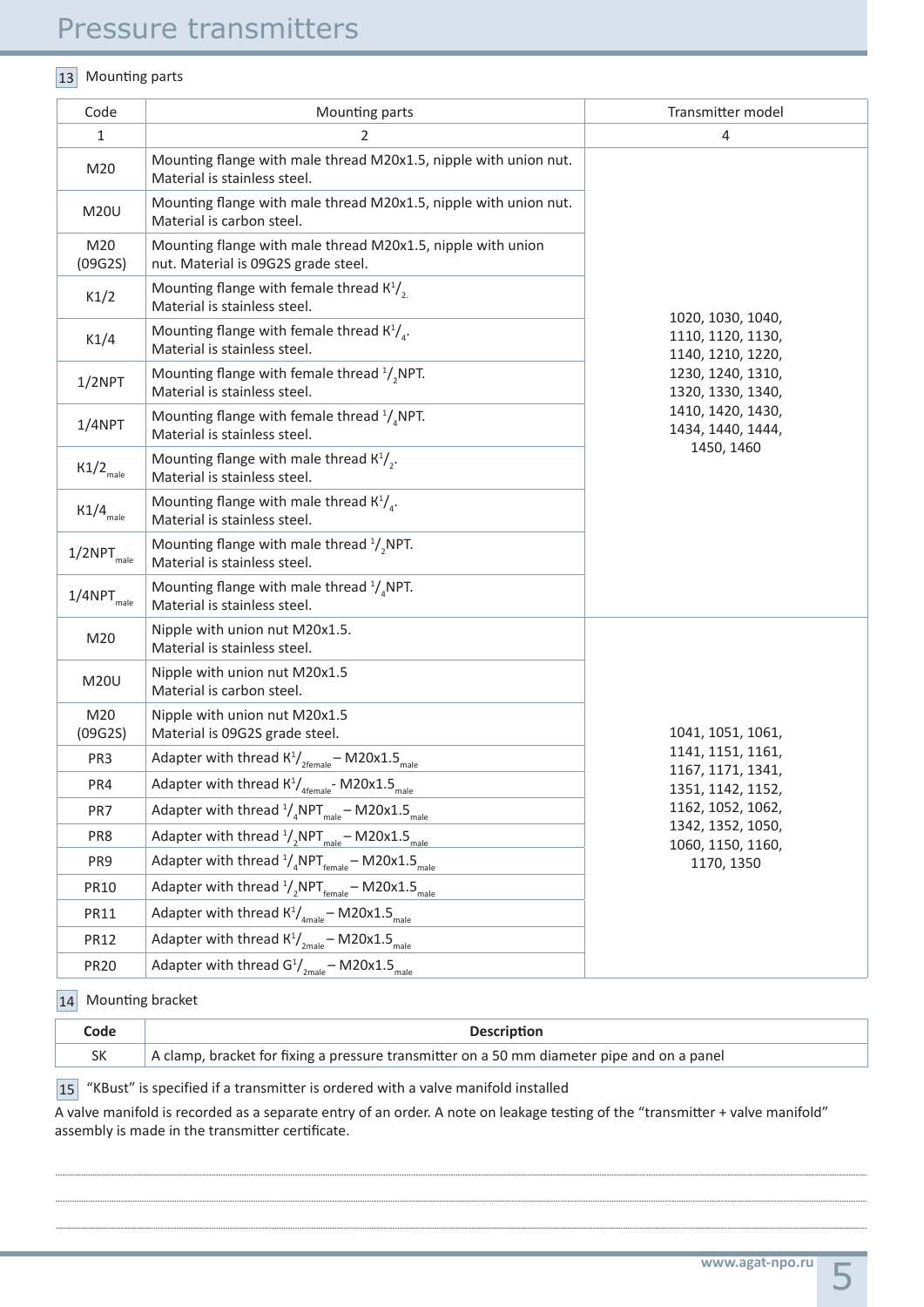# Overall and connection dimensions





*Figure А.1: DI, versions 1110, 1120, 1130, 1140 DV, versions 1210, 1220, 1230, 1240 DIV, versions 1310, 1320, 1330, 1340 DD, ver. 1410, 1420, 1430, 1434, 1440, 1444, 1450, 1460*

*Figure А.2: DA, versions 1020, 1030, 1040*

Attention: working cavity of DV type transmitters is at the "\_" marking side

| Model                                                                                                | H. mm   | L, mm |
|------------------------------------------------------------------------------------------------------|---------|-------|
| 1110, 1210, 1310, 1410                                                                               | 250 max | 190   |
| 1120, 1130, 1140, 1220, 1230, 1240,<br>1320, 1330, 1340, 1420, 1430, 1434,<br>1440, 1444, 1450, 1460 | 205 max | 130   |



*Figure А.3 DG, versions 1530, 1540*



*Figure А.4: DI, versions 1141, 1151, 1161, 1167, 1171 DA, versions 1041, 1051, 1061 DIV, versions 1341, 1351*

*Transmitter design without diaphragm seal.*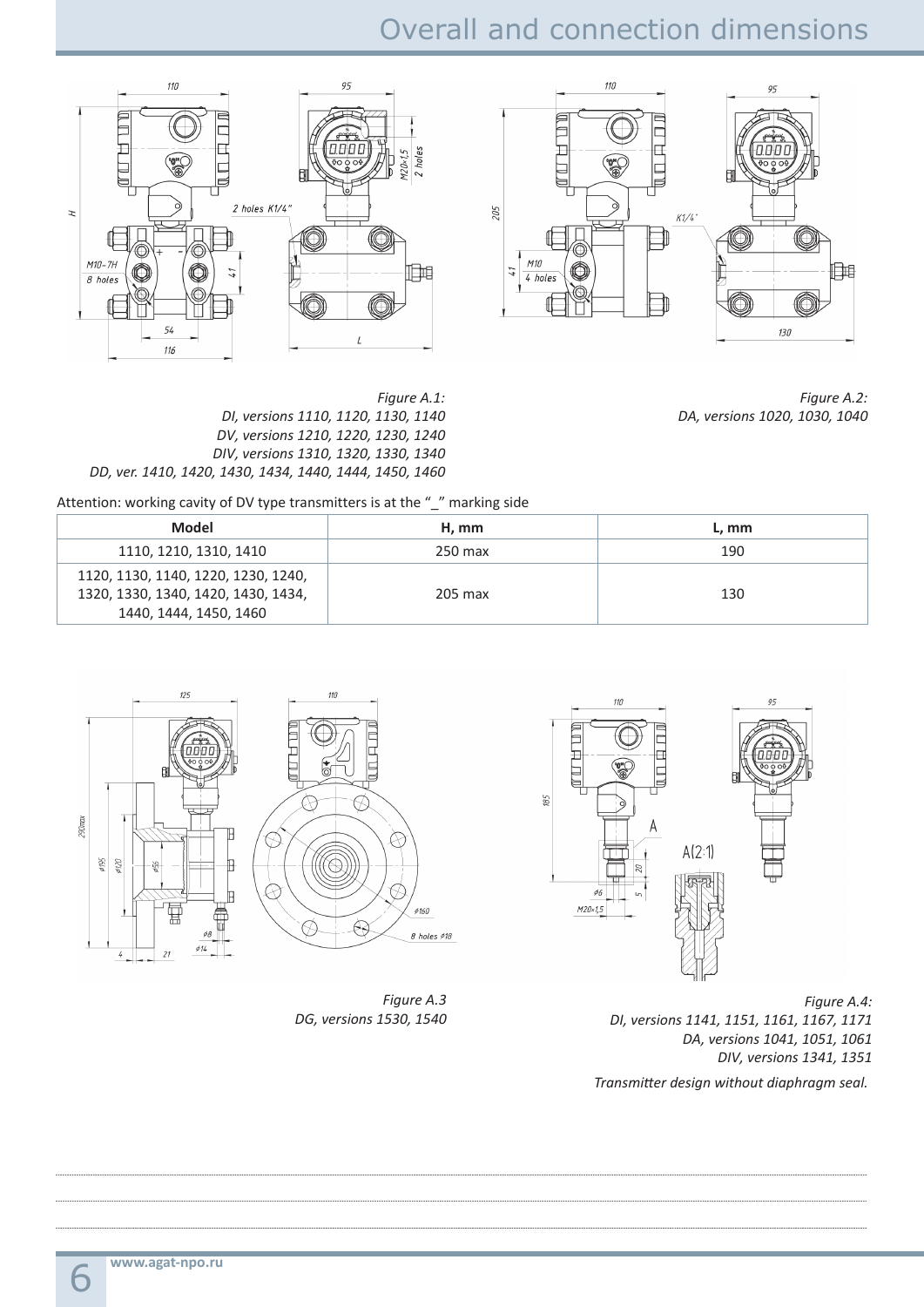## Overall and connection dimensions





*Figure А.5: DI, versions 1150, 1160, 1168, 1170 DA, versions 1050, 1060 DIV, versions 1350*

*Transmitter design with diaphragm seal, dismountable. Fill fluid is PMS-5 (polymethylsiloxane fluid).*

*Figure А.6: DI, versions 1142, 1152, 1162 DA, versions 1052, 1062 DIV, versions 1342, 1352*

*Transmitter design with diaphragm seal, undismountable. Fill fluid is PMS-5 (polymethylsiloxane fluid).*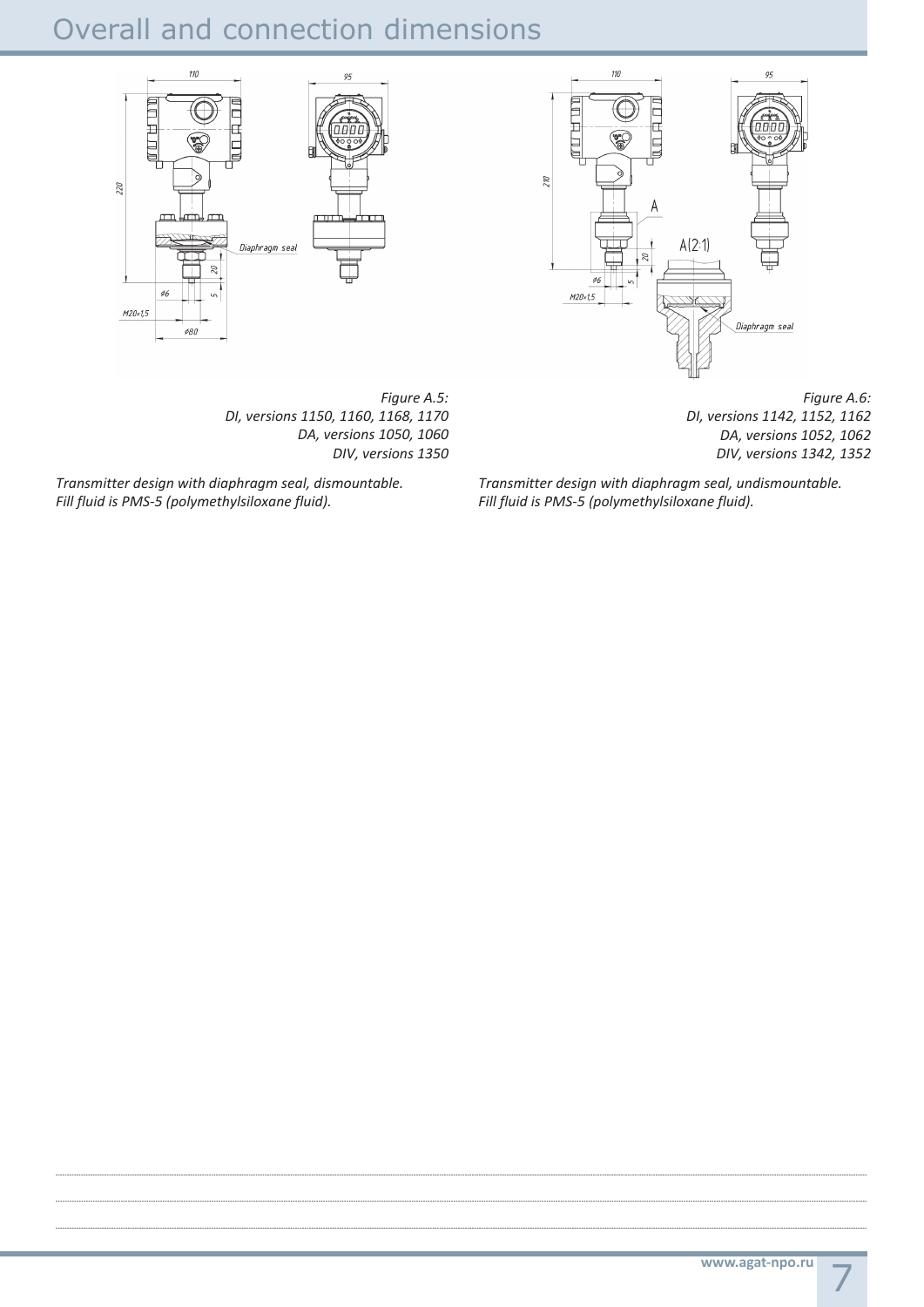| ,,,,,,,,,,,,,,,,,,,,,,,,, |  |
|---------------------------|--|
|                           |  |
|                           |  |
|                           |  |
|                           |  |
|                           |  |
|                           |  |
|                           |  |
|                           |  |
|                           |  |
|                           |  |
|                           |  |
|                           |  |
|                           |  |
|                           |  |
|                           |  |
|                           |  |